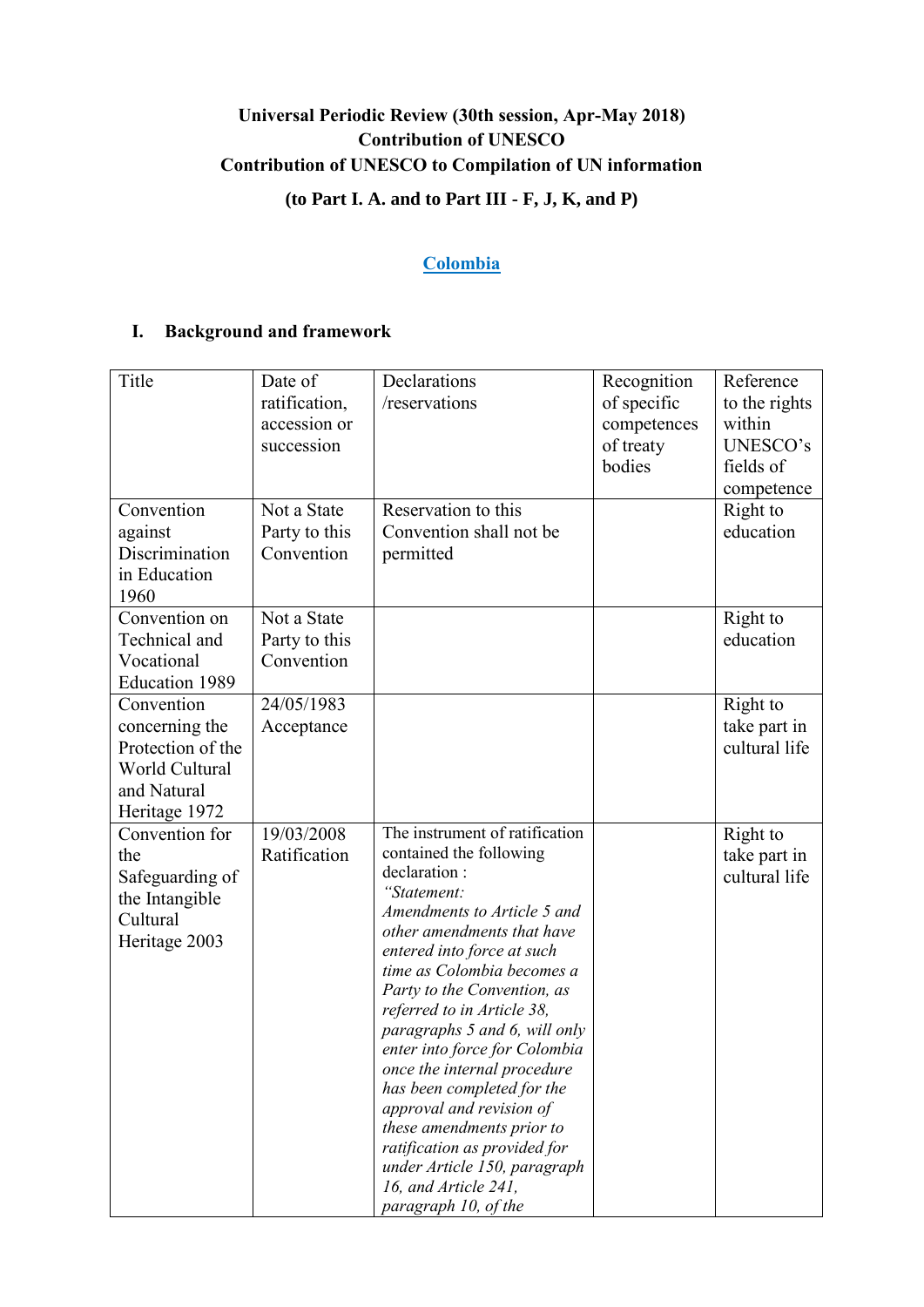|                  |            | Political Constitution of<br>Colombia."<br>[Original:Spanish] |               |
|------------------|------------|---------------------------------------------------------------|---------------|
| Convention on    | 19/03/2013 |                                                               | Right to      |
| the Protection   | Acceptance |                                                               | take part in  |
| and Promotion    |            |                                                               | cultural life |
| of the Diversity |            |                                                               |               |
| of Cultural      |            |                                                               |               |
| Expressions      |            |                                                               |               |
| 2005             |            |                                                               |               |

## **Right to education**

## **II. Promotion and protection of human rights on the ground**

- 1. The right to education is recognized in Article 67 of the Constitution of 1991.<sup>1</sup> It frames education as an individual right and a public service that holds a social function. Education is mandatory between the age of 5 and 15 free of charge in public institutions and supervised by the State. The Law No 115 on General Education of 1994 provides the legal framework for education.
- 2. In terms of reporting to UNESCO, Colombia has submitted a report within the framework of the **9th (2016-2017) Consultation of Member States** on the measures taken to implement the UNESCO Recommendation against Discrimination in Education, but did not report within the framework of the **8th (2011-2013) Consultation.** Colombia reported on the measures taken for the implementation of the 1974 UNESCO Recommendation within the framework of the **5th (2012-2013)** and the **6th (2016-2017) Consultations of Member States.**

## **Freedom of opinion and expression**

- $\triangleright$  Constitutional and Legislative Framework:
- 3. The freedom of expression, freedom of association, free press and the right to access to information are guaranteed by the Colombian Constitution. Art. 20 provides guarantees for freedom of expression. Art. 73 provides guarantees for freedom of the press. Art. 74 guarantees the right for access to information.
- 4. The Transparency and Access to Public Information Act  $(Law No. 1712)^2$  was adopted in 2014. An office at the Procurator-General of the Nation<sup>3</sup> was set up for ensuring the right for access to public information.
- 5. Defamation remains criminalized under Arts. 220 and 221 of Colombia's Penal Code, 4 with possibility of imprisonment of up to four years. On social networks, defamation is regulated and penalized in the same terms as in print media, television and radio.<sup>5</sup>

**<sup>.</sup> <sup>1</sup>** Accessible on UNESCO's Global Database on the Right to Education (accessible in Spanish) : <http://www.unesco.org/education/edurights/media/docs/eff0907e55a796cb766d46d5958fe458bf700512.pdf> **<sup>2</sup>** [http://www.mintic.gov.co/portal/604/articles-7147\\_documento.pdf](http://www.mintic.gov.co/portal/604/articles-7147_documento.pdf)

**<sup>3</sup>** <https://www.procuraduria.gov.co/portal/grupo-transparencia.page>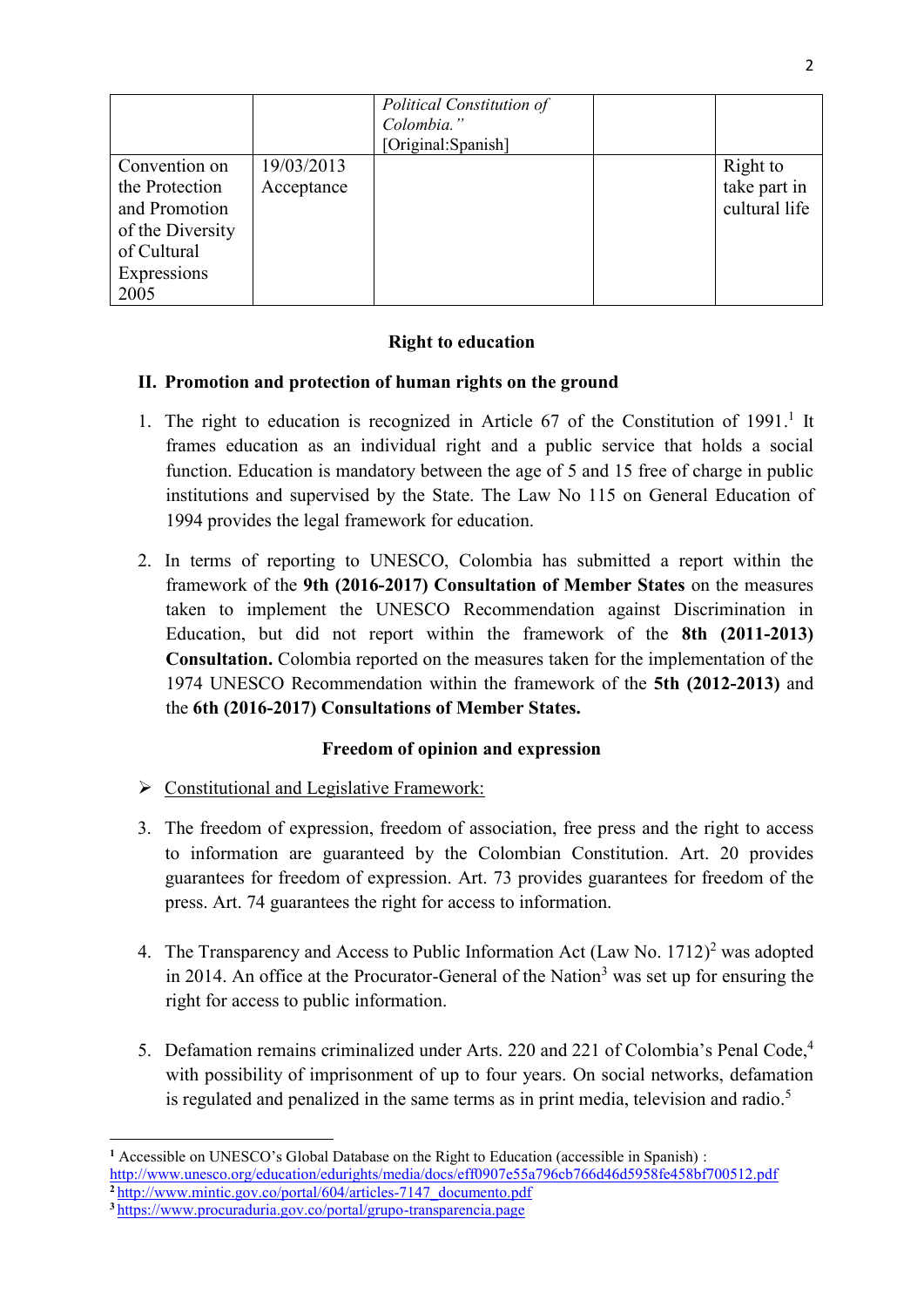- 6. The legal framework on the protection of the journalistic sources relies on the Art 74 of the Constitution. During the transition process, in few cases, military courts ordered journalists to disclose their sources.<sup>6</sup> The order was in violation of the Constitution on the professional secret. $<sup>7</sup>$ </sup>
- 7. The recent Peace Agreement "Political Participation: Democratic opening to build Peace"<sup>8</sup> recognizes the practical value and outreach capacity of the community media for the development and promotion of a culture of participation, equality and nondiscrimination.
- $\triangleright$  Implementation of legislation:
- 8. Two official bodies are responsible for regulating and licensing Colombia's broadcast media: the Ministry of Information Technologies and Communications and the National Television Authority. No licensing is necessary for print media.<sup>9</sup>
- $\triangleright$  Safety of journalists
- 9. Since 2008, fifteen journalists have been killed in Colombia. The Government has responded to UNESCO requests concerning fourteen of the cases.
- 10. To guarantee the safe exercise of freedom of expression (as provided for in the National Constitution) in the context of the historical situation of violence, the government continues its policy of protecting journalists through the Unit for the Protection of Victims.<sup>10</sup>
- 11. In 2015, Colombia's Program for the Protection of Journalists completed 15 years of operation. Since 2000, every year around 100 journalists receive protection provided by the State, which can range from escorts, armed agents available 24 hours a day to the use of armored vehicles for transportation.<sup>11</sup>
- 12. There has been a significant downward trend in the murders of journalists. In the last year 2016, for the first time in 7 years, no journalists were murdered because of causes associated with their work.

## **III. Recommendations**

**<sup>5</sup>** <http://www.enticconfio.gov.co/redes-sociales-leyes-para-tener-en-cuenta#sthash.AUwIf8QY.x4mpuy7P.dpbs> **<sup>6</sup>** [http://www.semana.com/nacion/articulo/claudia-gurisatti-fuerzas-militares-presionan-a-rcn-por-](http://www.semana.com/nacion/articulo/claudia-gurisatti-fuerzas-militares-presionan-a-rcn-por-documento/528605)

 $\overline{a}$ 

**<sup>4</sup>** [http://perso.unifr.ch/derechopenal/assets/files/legislacion/l\\_20130808\\_01.pdf](http://perso.unifr.ch/derechopenal/assets/files/legislacion/l_20130808_01.pdf)

[documento/528605](http://www.semana.com/nacion/articulo/claudia-gurisatti-fuerzas-militares-presionan-a-rcn-por-documento/528605)

**<sup>7</sup>** [https://www.constituteproject.org/constitution/Colombia\\_2005.pdf](https://www.constituteproject.org/constitution/Colombia_2005.pdf)

**<sup>8</sup>** [http://www.altocomisionadoparalapaz.gov.co/procesos-y-conversaciones/Documentos%20compartidos/24-11-](http://www.altocomisionadoparalapaz.gov.co/procesos-y-conversaciones/Documentos%20compartidos/24-11-2016NuevoAcuerdoFinal.pdf) [2016NuevoAcuerdoFinal.pdf](http://www.altocomisionadoparalapaz.gov.co/procesos-y-conversaciones/Documentos%20compartidos/24-11-2016NuevoAcuerdoFinal.pdf)

**<sup>9</sup>** <https://freedomhouse.org/report/freedom-press/2016/colombia>

**<sup>10</sup>** [http://www.oas.org/es/cidh/expresion/docs/informes/2014\\_04\\_22\\_Violencia\\_ESP\\_WEB.pdf](http://www.oas.org/es/cidh/expresion/docs/informes/2014_04_22_Violencia_ESP_WEB.pdf)

**<sup>11</sup>** <http://wsp.presidencia.gov.co/Normativa/Decretos/2011/Documents/Diciembre/26/dec491226122011.pdf>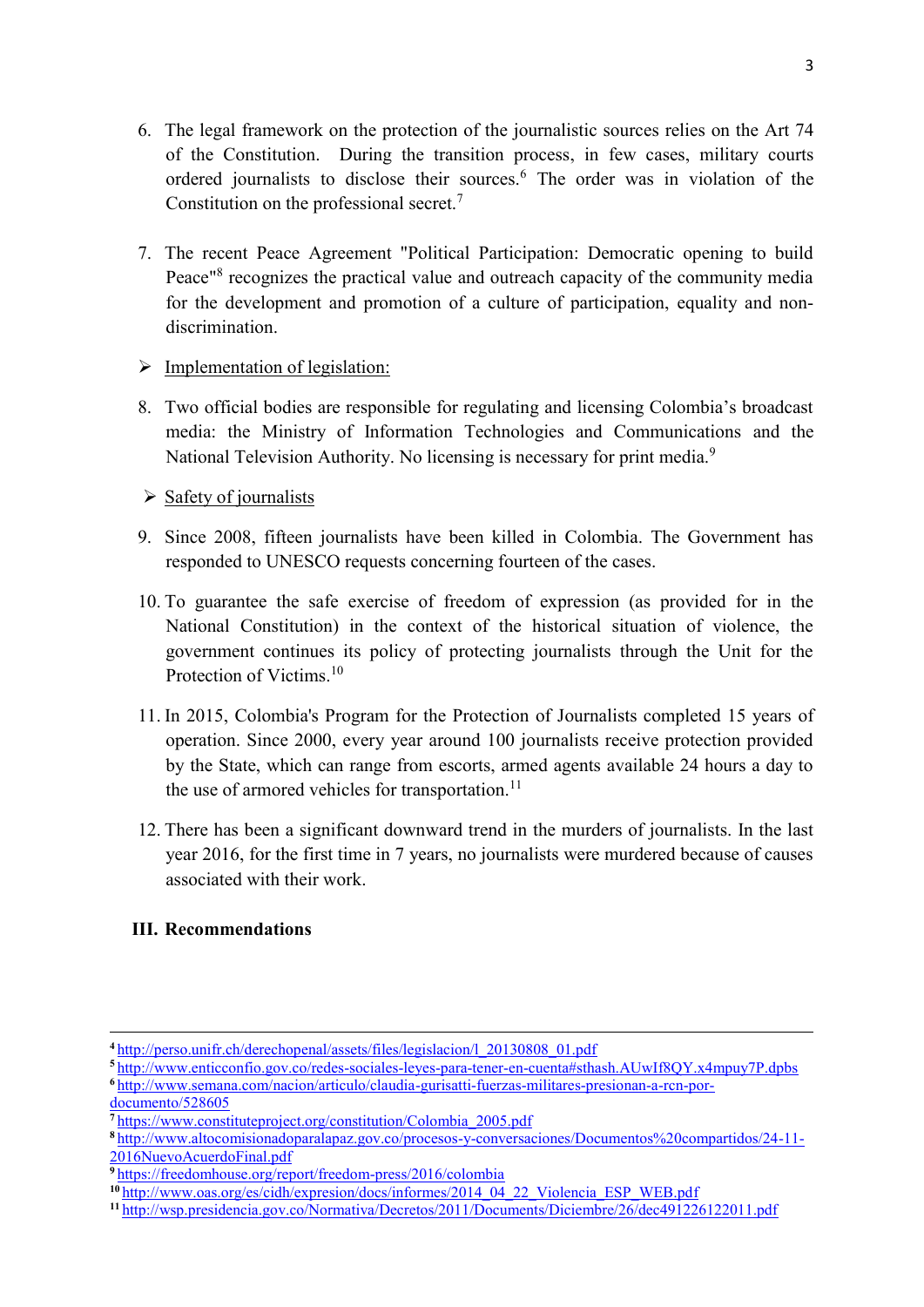## 13. Below are the recommendations made within the framework of the 2nd cycle of the Working Group (16th session) on the Universal Periodic Review (July 2013):<sup>12</sup>

**116.93.** *Strengthen the measures regarding education and reduction of poverty of minority populations.*

**116.99.** *Intensify its efforts aimed at providing access of all children to free and compulsory primary education.*

**116.100**. *Further strengthen efforts to combat discrimination in education.*

**116.101.** *Continue adopting new measures to combat discrimination in education and to protect minority groups.*

**116.102.** *Continue prioritizing education opportunities for the largest possible proportions of rural inhabitants and vulnerable populations.*

**116.103**. *Ensure access of all children to free and compulsory primary education and accede to the UNESCO Convention against Discrimination in Education.*

**116.120.** *Continue with the policy of universal coverage of education to reach the rural areas.* **121.** *Advance in the design of a public policy on human rights education and culture encompassing all State agencies and the general public.*

#### **Review and specific recommendations**

**.** 

- 14. Colombia was recommended to ratify UNESCO's Convention against Discrimination in Education during the previous UPR cycle. Colombia has communicated to UNESCO its endeavour to ratify it. In the context of SDG 4 on education,  $13$  ratifying the Convention would provide Colombia with a supportive legal environment towards providing and ensuring "inclusive and equitable quality education and lifelong learning opportunities for all". Colombia should be encouraged to continue actively the process of ratification of the Convention and, if needed, to seek UNESCO's assistance during this process.
- 15. Other recommendations concerned the education of minority populations, access to free and compulsory primary education of all children, education in rural areas as well as human rights education.
- 16. Enrolment in basic schooling continues to expand and the school dropout rate falls at all levels.<sup>14</sup> Access to education is also targeted by Colombia's National Development Plan 2014-2018.<sup>15</sup> By a decree issued in 2011, education has become free of charge for students in the public system from transition level to grade 11. Yet, indirect costs for learning materials or transport continue to exist<sup>16</sup> and Colombia's proportion of

**<sup>12</sup>** <https://documents-dds-ny.un.org/doc/UNDOC/GEN/G13/154/35/PDF/G1315435.pdf?OpenElement> **<sup>13</sup>** See Education 2030 – Incheon Declaration and Framework for Action: <http://unesdoc.unesco.org/images/0024/002456/245656E.pdf>

**<sup>14</sup>** OECD, 2016, Education in Colombia, Reviews of national policies for education, Paris, OECD Publishing, p 172, Committee on Economic, Social and Cultural Rights, Consideration of reports submitted by States parties under articles 16 and 17 of the International Covenant of Economic, Social and Cultural Rights, Sixth periodic reports of States parties due in 2015, Colombia, 21 July 2016, E/C.12/COL/6, p 40

**<sup>15</sup>** OECD, 2016, Education in Colombia, Reviews of national policies for education, Paris, OECD Publishing, p 38

**<sup>16</sup>** OECD, 2016, Education in Colombia, Reviews of national policies for education, Paris, OECD Publishing, p 34, Committee on Economic, Social and Cultural Rights, Consideration of reports submitted by States parties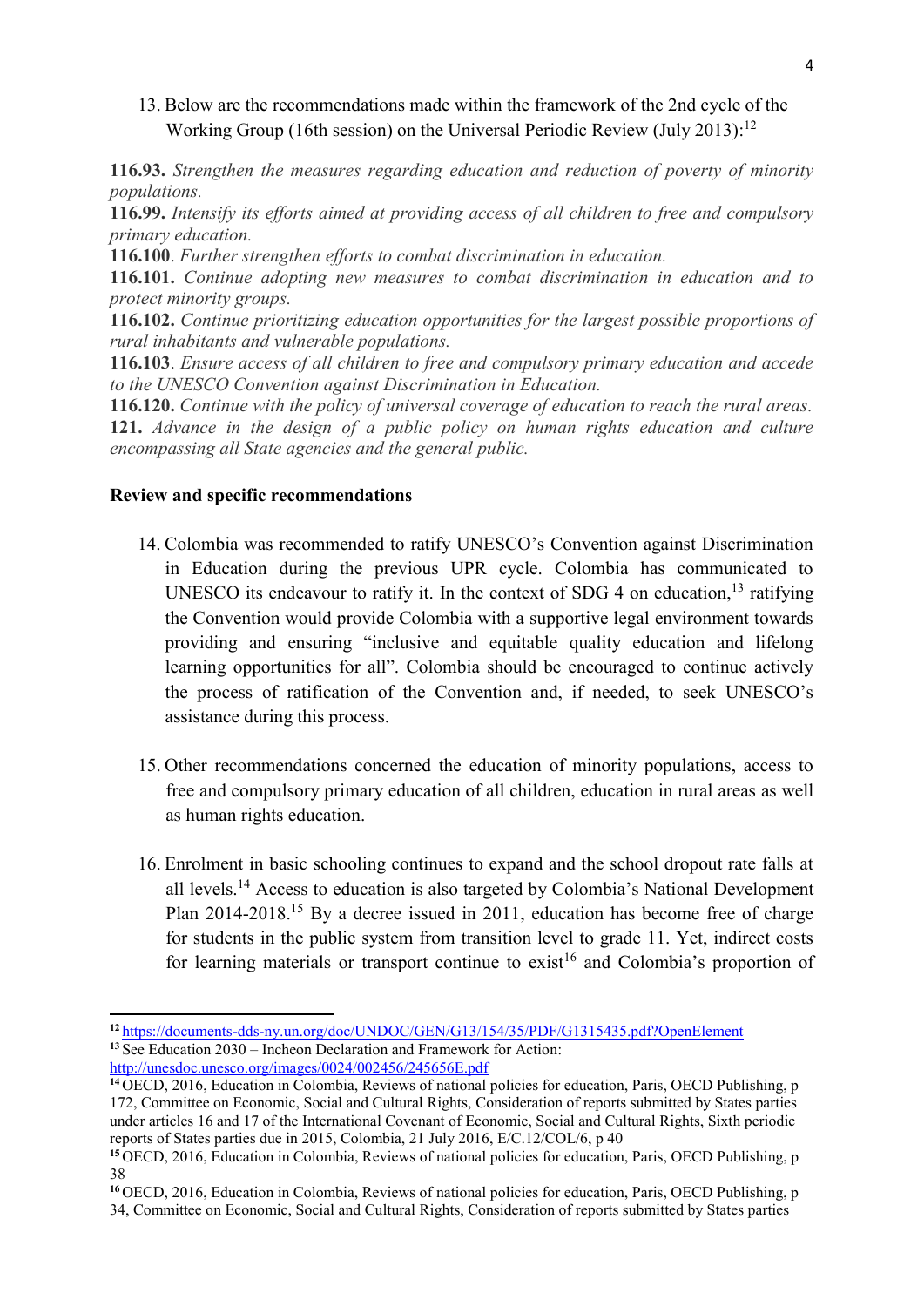children who fail to complete basic education remains high. One of Colombia's central goals to date is to achieve universal access to *quality* education.<sup>17</sup> Several programs have been set up in this regard. "Let's all learn" has been created in 2012 and continues to be implemented under the current national development plan.<sup>18</sup> In 2015, the initiative on Basic Learning Rights has been set up to inform teachers and parents about the basic knowledge that students have to acquire in each grade.<sup>19</sup> Colombia is also working on progressively implementing full-day schooling to strengthen quality and equity in education and on reforming the General Participation System to close education gaps via a more efficient and equal allocation of resources.<sup>20</sup> To improve further access to quality education, Colombia could be encouraged to strengthen the teaching and learning practices in school, to improve teachers' training and to assist better schools and local governments in achieving improvements.<sup>21</sup>

- 17. The expansion of enrolment in basic schooling is also a result of the introduction of flexible schooling models that enable students in rural areas to receive an education. The *Escuela Nueva* as the most prominent model of flexible schooling provides basic education through multi-grade classes.<sup>22</sup> Colombia should be encouraged to address these identified weaknesses in order to raise learning standards in remote areas and to close the gap between urban and rural areas. $^{23}$
- 18. The Indigenous Own Education System has been established since 2007. In this framework, Decree 1953 of 2014 allows ethnic communities (indigenous peoples, Afro-Colombians) to create their own educational institutions in indigenous territories, giving them considerable autonomy on how schools and curricula are organized.<sup>24</sup> A training plan for teacher training in multilingual and multicultural contexts seeks to advance teacher training when implementing community-based educational models. Some measures directly target the Afro-Colombian population. The Fund for Black Communities works to facilitate access of Afro-Colombian students to Higher Education, and by 2015 disposed of a total of 26 billion pesos. Additionally, the

 $\overline{a}$ 

under articles 16 and 17 of the International Covenant of Economic, Social and Cultural Rights, Sixth periodic reports of States parties due in 2015, Colombia, 21 July 2016, E/C.12/COL/6, p 37

**<sup>17</sup>** OECD, 2016, Education in Colombia, Reviews of national policies for education, Paris, OECD Publishing, p 151, 172

**<sup>18</sup>** OECD, 2016, Education in Colombia, Reviews of national policies for education, Paris, OECD Publishing, p 38

**<sup>19</sup>** OECD, 2016, Education in Colombia, Reviews of national policies for education, Paris, OECD Publishing, p 136; Colombia aprende, Derechos básicos de aprendizaje:

<http://www.colombiaaprende.edu.co/html/micrositios/1752/w3-article-349446.html> (accessed 30 June 2017) **<sup>20</sup>** Departamento Nacional de Planeación, 2015, Plan Nacional de Desarrollo 2014-2018: Todos por un nuevo país, Tomos 1 y 2, Bogotá, Departamento Nacional de Planeación, p 92, 361

**<sup>21</sup>** OECD, 2016, Education in Colombia, Reviews of national policies for education, Paris, OECD Publishing, p 151

**<sup>22</sup>** OECD, 2016, Education in Colombia, Reviews of national policies for education, Paris, OECD Publishing, p 136, 172

**<sup>23</sup>** OECD, 2016, Education in Colombia, Reviews of national policies for education, Paris, OECD Publishing, pp 173

**<sup>24</sup>**Committee on Economic, Social and Cultural Rights, Annex No. 9, Consideration of Reports submitted by States parties under articles 16 and 17 of the International Covenant on Economic, Social and Cultural Rights; OECD, 2016, Education in Colombia, Reviews of national policies for education, Paris, OECD Publishing, pp 136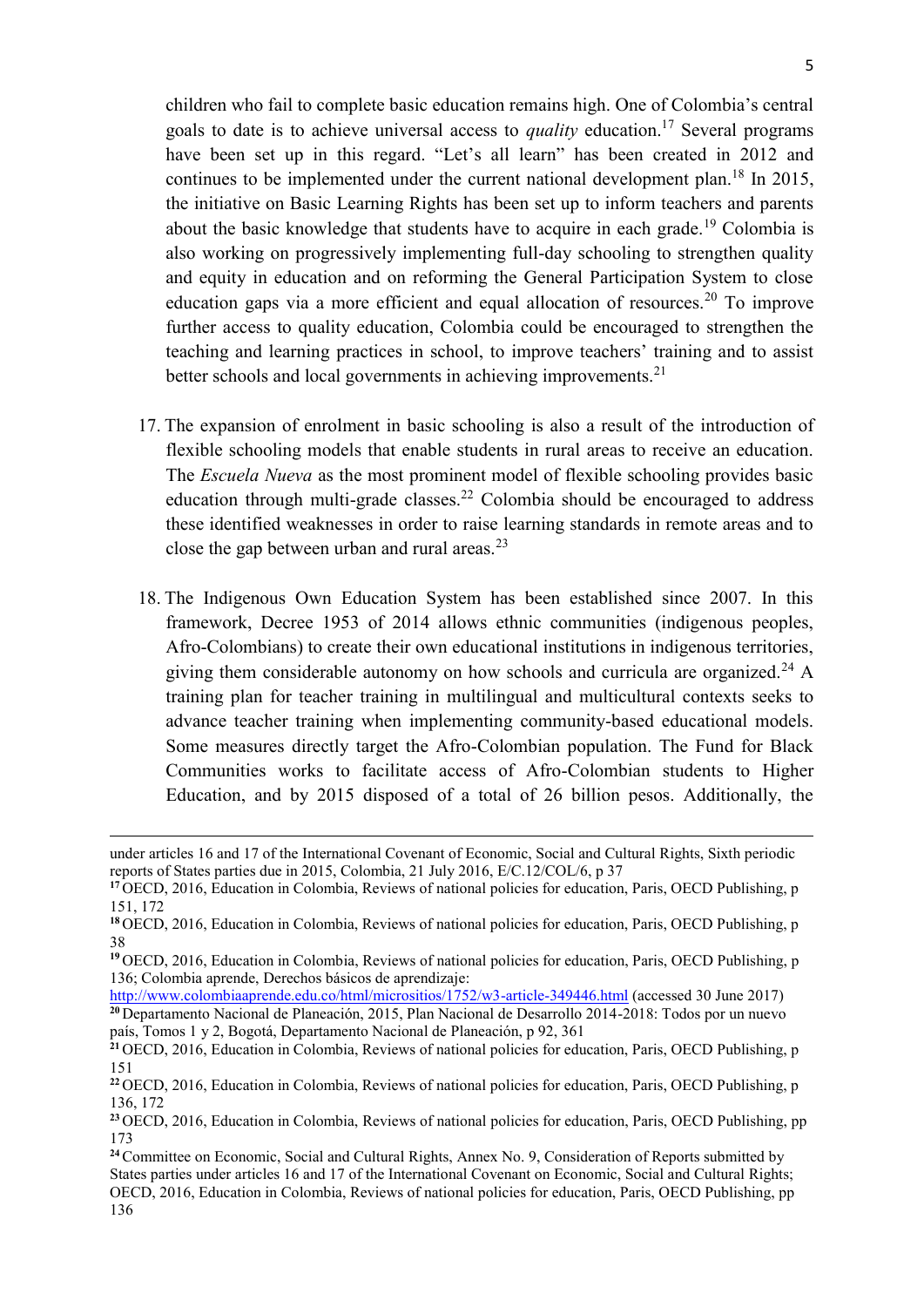elaboration and implementation of 35 ethno-educational projects benefits about 16 per-cent of the Afro-Colombian student population.<sup>25</sup> Whereas the measures taken by Colombia to improve access of minorities to education should be particularly welcomed, indigenous and Afro-Colombian children continue to face discrimination in accessing education and differences in education coverage continue to exist.<sup>26</sup> Colombia should therefore be encouraged to further increase its efforts to ensure that minority groups enjoy their rights in the area of education.

19. One of the areas of recommendations during the last UPR cycle concerned the development of a public policy on human rights education. Article 67 of the Constitution spells out the training of respect for human rights as a task of education. With the implementation and expansion of the Human Rights Education (HRE) Programme, the National HRE Plan was introduced in 2010 to create a public policy on HRE, both in formal education and informal education. Act No. 1620 of 2010 set up a human rights socialization and training for schools.<sup>27</sup> Colombia set up a Chair for Peace in all its educational institutions with Act No. 1732 of 2014 in order to create and strengthen a culture of peace.<sup>28</sup> Colombia could be recommended to gather and share information with UNESCO, particularly within the framework of periodic consultations of countries on the implementation of UNESCO's Recommendation concerning Education for International Understanding, Co-operation and Peace and Education relating to Human Rights and Fundamental Freedoms.

#### **Specific recommendations:**

1

- **1.** Colombia should be strongly encouraged to ratify the UNESCO Convention against Discrimination in Education and to seek UNESCO's assistance in this process.
- **2.** Colombia should be recommended to continue its efforts to improve access to quality education and address urban and rural disparities.
- **3.** Colombia should be encouraged to strengthen its efforts to overcome discrimination against minority populations in education and to ensure they fully enjoy their right to education.
- **4.** Colombia should be encouraged to submit state reports for the periodic consultations on UNESCO's education-related standard-setting instruments.

**<sup>25</sup>**Committee on Economic, Social and Cultural Rights, Annex No. 9, Consideration of Reports submitted by States parties under articles 16 and 17 of the International Covenant on Economic, Social and Cultural Rights <sup>26</sup> Committee on the Rights of the Child, Concluding observations on the combined fourth and fifth periodic reports of Colombia, 6 March 2015, CRC/C/COL/CO/4-5, p 5

<sup>&</sup>lt;sup>27</sup> Committee on Economic, Social and Cultural Rights, Consideration of reports submitted by States parties under articles 16 and 17 of the International Covenant of Economic, Social and Cultural Rights, Sixth periodic reports of States parties due in 2015, Colombia, 21 July 2016, E/C.12/COL/6, pp 36; Eduderechos, El Plan Nacional de Educación en Derechos Humanos, [http://www.colombiaaprende.edu.co/html/productos/1685/w3](http://www.colombiaaprende.edu.co/html/productos/1685/w3-article-312145.html) [article-312145.html](http://www.colombiaaprende.edu.co/html/productos/1685/w3-article-312145.html) (accessed 03 July 2017)

**<sup>28</sup>**Committee on Economic, Social and Cultural Rights, Consideration of reports submitted by States parties under articles 16 and 17 of the International Covenant of Economic, Social and Cultural Rights, Sixth periodic reports of States parties due in 2015, Colombia, 21 July 2016, E/C.12/COL/6, pp 36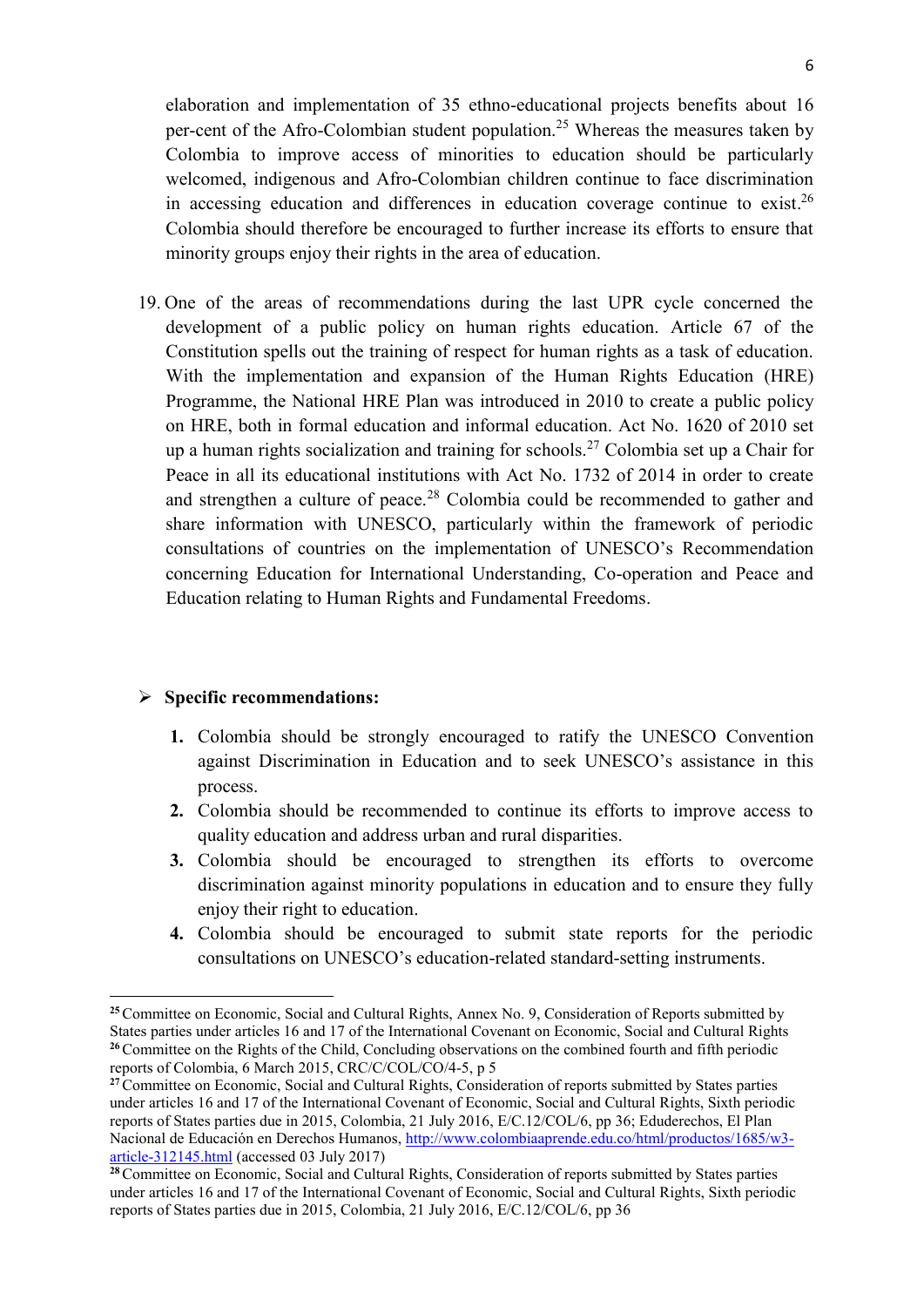**5.** Colombia should be encouraged to share with UNESCO any relevant information to update its country profile on UNESCO's Global Database on the Right to Education. 29

**\*\*\***

#### **Freedom of opinion and expression**

- 20. The Government is encouraged to decriminalize defamation and subsequently incorporate it into the civil code in accordance with international standards.
- 21. The Government is recommended to ensure that its broadcast licensing systems operate through an independent licensing authority.
- 22. The Government is recommended to apply the Constitutional right of journalists to protect the confidentiality of their sources and to refrain from bringing investigations to force journalists to reveal their sources.
- 23. The Government is urged to continue its efforts to protect journalists and to continue to investigate the cases of killed journalists, and to voluntarily report on the status of judicial follow-up to UNESCO. The Government may wish to consider taking advantage of the UN Plan of Action on the Safety of Journalists and the Issue of Impunity as a means to strengthen protection of journalists.

**\*\*\***

#### **Cultural Rights**

24. As a State Party to the Convention concerning the Protection of the World Cultural and Natural Heritage  $(1972)$ ,<sup>30</sup> the Convention for the Safeguarding of the Intangible Cultural Heritage  $(2003)^{31}$  and the Convention on the Protection and Promotion of the Diversity of Cultural Expressions (2005),<sup>32</sup> Colombia is encouraged to fully implement the relevant provisions that promote access to and participation in cultural heritage and creative expressions and, as such, are conducive to implementing the right to take part in cultural life as defined in article 27 of the Universal Declaration of Human Rights and article 15 of the International Covenant on Economic, Social and Cultural Rights. In doing so, Colombia is encouraged to give due consideration to the participation of communities, practitioners, cultural actors and NGOs from the civil society as well as vulnerable groups (minorities, indigenous peoples, migrants, refugees, young peoples and peoples with disabilities), and to ensure that equal opportunities are given to women and girls to address gender disparities.

**\*\*\***

**.** 

**<sup>29</sup>** <http://www.unesco.org/new/en/education/themes/leading-the-international-agenda/right-to-education/database/> **<sup>30</sup>** Periodic Report available at:<http://whc.unesco.org/document/123037>

**<sup>31</sup>** Periodic Report available at:<https://ich.unesco.org/doc/download.php?versionID=37514>

**<sup>32</sup>** Periodic Report not available